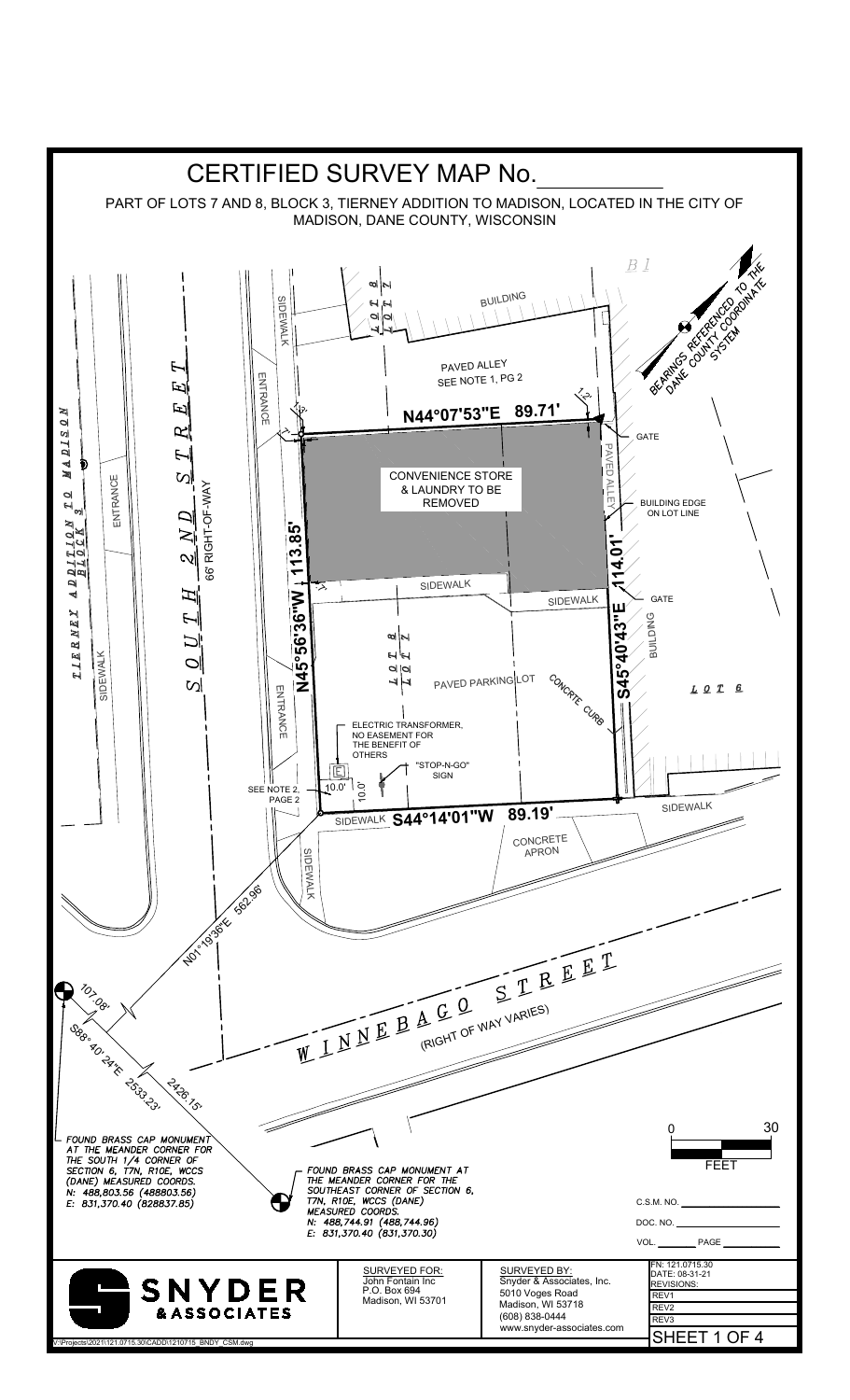# CERTIFIED SURVEY MAP No.

PART OF LOTS 7 AND 8, BLOCK 3, TIERNEY ADDITION TO MADISON, LOCATED IN THE CITY OF MADISON, DANE COUNTY, WISCONSIN

### NOTES

- 1) SUBJECT TO EASEMENT GRANTED TO LESSEES OF STOP & GO STORE AND LAUNDRY OVER THE ALLEY AND LOADING AREA IMMEDIATELY NORTHWEST OF STOP & GO STORE", PER DOC. NO. 1712409
- 2) 10X10' UNDERGROUND ELECTRIC EASEMENT NO. 3272401.
- 3) ALL LOTS SHALL BE REQUIRED TO RECORD A STORMWATER MAINTENANCE AGREEMENT AND PROVIDE A STORMWATER MANAGEMENT PLAN TO THE CITY ENGINEERING DIVISION FOR REVIEW AND APPROVAL AT THE TIME OF DEVELOPMENT. THESE PLANS SHALL ADDRESS SEDIMENT CONTROL AND INFILTRATION, AND SHALL BE RECORDED AGAINST THE PARCEL.
- 4) ALL LOTS CREATED BY THIS CERTIFIED SURVEY MAP ARE INDIVIDUALLY RESPONSIBLE FOR COMPLIANCE WITH CHAPTER 37 OF THE MADISON GENERAL ORDINANCES IN REGARD TO STORM WATER MANAGEMENT AT THE TIME THEY DEVELOP.
- 5) NO CHANGES IN DRAINAGE PATTERNS ASSOCIATED WITH DEVELOPMENT ON ANY OR ALL LOTS WITHIN THIS CSM SHALL BE ALLOWED WITHOUT PRIOR APPROVAL OF THE CITY ENGINEER.
- 6) LOTS WITHIN THIS SUBDIVISION ARE SUBJECT TO IMPACT FEES THAT ARE DUE AND PAYABLE AT THE TIME BUILDING PERMIT(S) ARE ISSUED.

### LEGEND

- 3/4" SOLID IRON REBAR FOUND  $\bullet$
- $\mathbf x$ CHIZELED CROSS FOUND
- $\blacktriangle$ COTTON GIN SPIKE FOUND

DISTANCES ARE MEASURED TO THE NEAREST HUNDREDTH OF A FOOT



V:\Projects\2021\121.0715.30\CADD\1210715\_BNDY\_CSM.dwg

SURVEYED FOR: John Fontain Inc P.O. Box 694 Madison, WI 53701

SURVEYED BY: Snyder & Associates, Inc. 5010 Voges Road Madison, WI 53718 (608) 838-0444 www.snyder-associates.com

| DOC. NO. |                                                                                    |  |  |  |
|----------|------------------------------------------------------------------------------------|--|--|--|
|          | PAGE<br>VOL.                                                                       |  |  |  |
|          | FN: 121.0715.30<br>DATE: 08-31-21<br><b>REVISIONS:</b><br>REV1<br>REV <sub>2</sub> |  |  |  |
|          | REV <sub>3</sub>                                                                   |  |  |  |
|          | SHEET 2 OF 4                                                                       |  |  |  |

 $C.S.M. NO$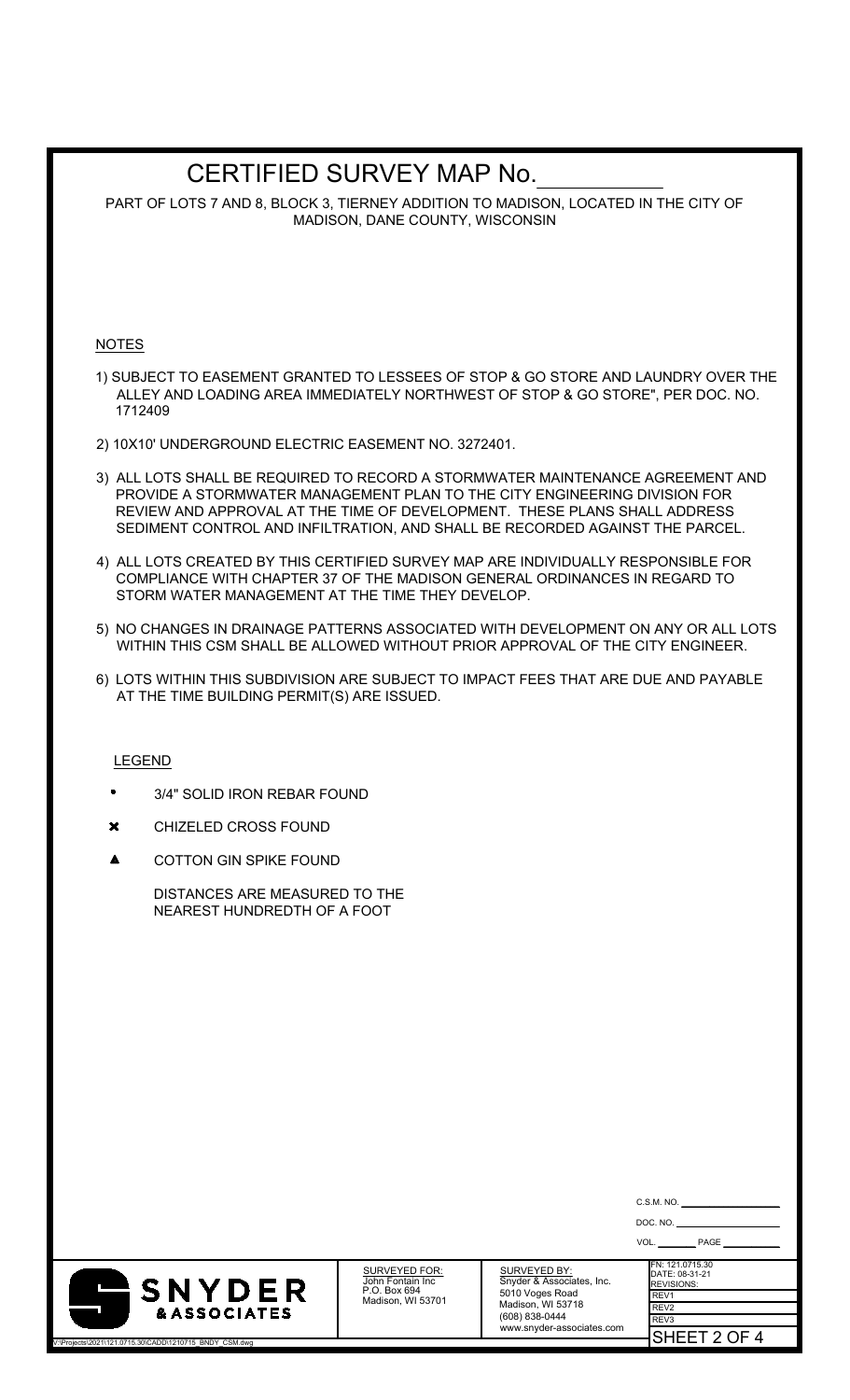# CERTIFIED SURVEY MAP No.

PART OF LOTS 7 AND 8, BLOCK 3, TIERNEY ADDITION TO MADISON, LOCATED IN THE CITY OF MADISON, DANE COUNTY, WISCONSIN

## SURVEYOR'S CERTIFICATE

 I, Eric. Lindaas, Professional Land Surveyor, hereby certify: that in full compliance with the provisions of Chapter 236 of the Wisconsin Statutes and the subdivision regulations of the City of Madison and under the direction of John Fontain, Inc, as owner(s) of said land, I have surveyed, divided and mapped this Certified Survey Map; that such Certified Survey Map correctly represents all exterior boundaries and the subdivision of the land surveyed; and that this land is more fully described as follows:

Commencing at the Southwest corner of Section 5, Township 7 North, Range 10 East; Thence S88°40'24"E, 107.08 feet along the South line of the Southwest 1/4; Thence N01°19'36"E, 562.96 feet to the Northerly right of way intersection of South 2nd Street and Winnebago Street and being the Point of Beginning; Thence N45°56'36"W, 113.85 feet along the Northeasterly right of way of said South 2nd Street; Thence N44°07'53"E, 89.71 feet; Thence S45°40'43"E, 114.01 feet to the Northwesterly right of way of Winnebago Street; Thence S44°14'01"W, 89.19 feet along said Northwesterly right of way to the Point of Beginning.

This description contains 10,191 square feet or 0.23 acres.

Dated this  $\frac{1}{2}$  day of  $\frac{1}{2}$  2021.

Signed:

 Eric E. Lindaas, P.L.S. No. 2919 Snyder & Associates, Inc. 5010 Voges Road Madison, WI 53718 608-838-0444 elindaas@snyder-associates.com

## OWNER'S CERTIFICATE

John Fontain Inc. as owner(s), we hereby certify that we caused the land described on this Certified Survey Map to be surveyed, divided, mapped and dedicated as represented on the map hereon. We further certify that this Certified Survey map is required by S236.34 to be submitted to the City of Madison for approval. Witness the hand and seal of said owner this

day of , 2021.

John Fontain Inc. By:

State of Wisconsin ) )ss. County of Dane )

Personally came before me this day of day of the control of the above named the streamed here is a control of the control of the streamed , to me known to be the persons who executed the foregoing instrument and acknowledged the same.

My Commission expires:

Notary Public, State of Wisconsin



SURVEYED FOR: John Fontain Inc P.O. Box 694 Madison, WI 53701

SURVEYED BY: Snyder & Associates, Inc. 5010 Voges Road Madison, WI 53718 (608) 838-0444 www.snyder-associates.com

| DOC. NO.          |                 |  |
|-------------------|-----------------|--|
| VOL.              | PAGE            |  |
|                   | FN: 121.0715.30 |  |
| <b>REVISIONS:</b> | DATE: 08-31-21  |  |

SHEET 3 OF 4

REV1

C.S.M. NO.

રEV: REV3

V:\Projects\2021\121.0715.30\CADD\1210715\_BNDY\_CSM.dwg